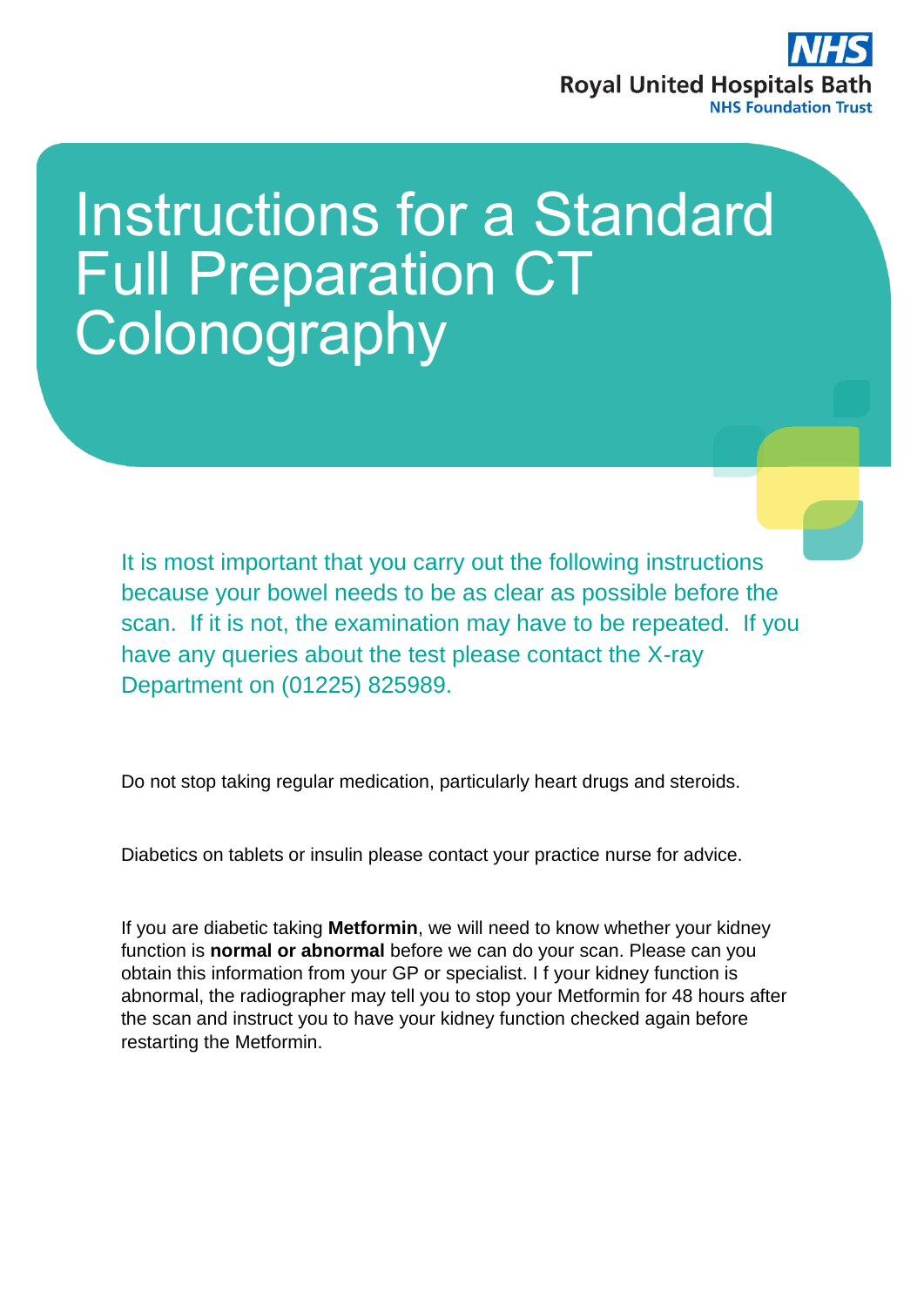**Gastrografin**

You should have received a bottle of Gastrografin to take as below.

Do **not** take the Gastrografin if you have:

- previously had an allergic reaction to intravenous contrast (x-ray dye injection)
- difficulty in swallowing
- an over active thyroid or Grave's disease

If so, please contact us on (01225) 825989.

Picolax and Gastrografin are strong laxatives and will cause diarrhoea. It is advisable to stay within easy reach of a toilet once you have taken them.

For female patients: If there is any chance of being pregnant please notify the department. If you take oral contraceptives the diarrhoea may reduce their effectiveness. Continue taking the oral contraceptives but use other precautions for the remainder of that cycle.

# **Three days before your scan:**

Stop taking iron tablets, bran or ispaghula (i.e. Fybogel® or Isogel®) if you take these.

# **Two days before your scan:**

For the two days before your appointment eat only foods listed in the dietary instructions attached. If you have any queries about the diet, or if you are on a special diet, or you are unsure whether or not to take any medicines, contact the X-ray Department on the above number or your own doctor (GP).

Drink as much water as you like.

# **On the day before your scan:**

Drink plenty of **clear fluids** today

**Before Breakfast:** Take one of the sachets of Picolax provided and mix the powder with 150 mL (approximately half a glass) of cold water in a glass. The solution will become hot. If it solidifies just add a little more water. Stir very well and allow to cool before drinking. Drink the entire mixture including any sediment.

**At 8am:** Take 50mls (half a bottle) of Gastrografin mixed with an equal amount of water. You may flavour it with clear fruit juice or cordial. Take together with a light breakfast [**select foods from the attached diet sheet**].

T